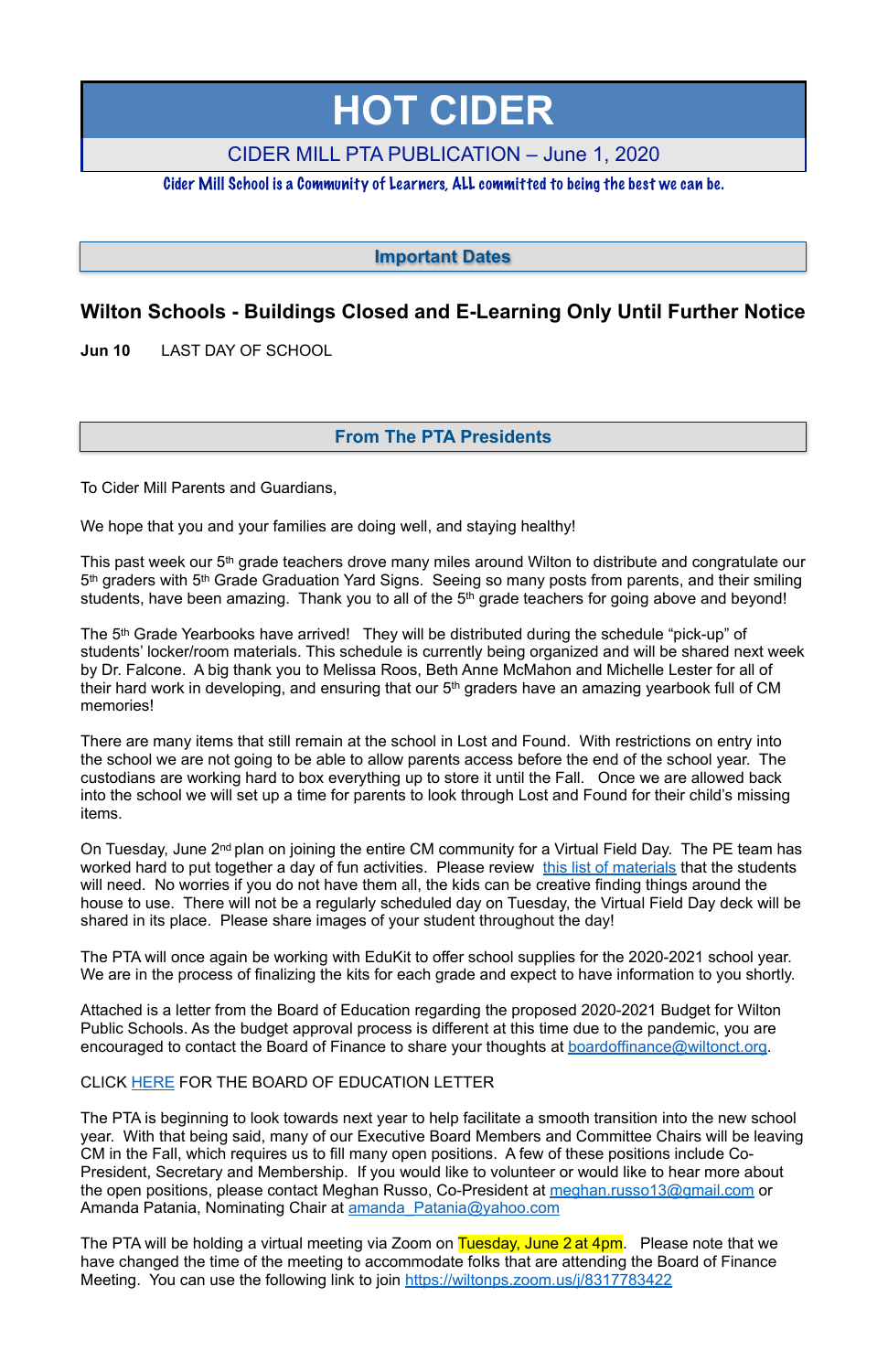Thank you again for your continued support.

Carolyn Lyon and Meghan Russo CM PTA Co-Presidents

- Rising 6th Grade Parents and Guardians: On behalf of the Middlebrook PTA, we sincerely hope you and your families are staying safe and are all well. We are looking forward to having you and your kids at Middlebrook School next year and we are still in need of volunteers for some of the 6th grade activities as well as for other positions. If you are interested in volunteering or learning a little more about them, please contact our PTA President - Chandra Ring at [cring226@gmail.com](mailto:cring226@gmail.com) or the Nominations Chair - Meire Mouracade at [mouracadefamily4@gmail.com](mailto:mouracadefamily4@gmail.com) CM Administration Contacts - [https://www.wiltonps.org/cider-mill/](https://www.wiltonps.org/cider-mill/cider-mill-information/administration) [cider-mill-information/administration](https://www.wiltonps.org/cider-mill/cider-mill-information/administration)
- CM Administration Contacts - [https://www.wiltonps.org/cider-mill/cider-mill-information/](https://www.wiltonps.org/cider-mill/cider-mill-information/administration) [administration](https://www.wiltonps.org/cider-mill/cider-mill-information/administration)
- Math eLearning Update: Randi Rondano, our wonderful math coach, prepared this [ScreenCastify](https://drive.google.com/file/d/16e1SGSmOedlCWW44ZeywbrczKWWz-R66/view?usp=sharing) to provide information on the design of the math lessons (instruction and assessment). It also provides valuable insight on how to navigate moments when your learner might be struggling.
- **[Synchronous Learning](https://docs.google.com/document/d/1bTP5uVO20Zg7M6W44iWt-QnbbCa1e3_zRGHqq-USUh8/edit?usp=sharing): Review this 1-page overview of synchronous and asynchronous learning,** tools that support synchronous learning and CM's plan for the integration of synchronous learning.
- Digital Texts: For quick access to many [Digital Texts & Literature](https://sites.google.com/wiltonps.org/planningforelearning/cider-mill?authuser=0) see Destiny Discover and SORA. The District continues to build our access to digital texts every day!
- Click **HERE** for the link to all past CM communications.
- WPS COVID-19 updates -<https://www.wiltonps.org/about/district-covid-19-information>
- **[FAQ](https://www.wiltonps.org/about/district-covid-19-information/wps-covid-19-faqs-clone) Document**
- Request lunches for your child from WPS - [https://docs.google.com/forms/d/e/1FAIpQLSc-](https://docs.google.com/forms/d/e/1FAIpQLSc-VNkVEFUyNOJ-9thr622Q_Z4Dz4sIlc8PNT5zTUZXc6EJ7g/viewform)[VNkVEFUyNOJ-9thr622Q\\_Z4Dz4sIlc8PNT5zTUZXc6EJ7g/viewform](https://docs.google.com/forms/d/e/1FAIpQLSc-VNkVEFUyNOJ-9thr622Q_Z4Dz4sIlc8PNT5zTUZXc6EJ7g/viewform)

#### **FIND US ON FACEBOOK**

The PTA has a group on Facebook called Cider Mill Parent Community. It is a place where the PTA can communicate to parents, and also where parents can communicate with one another. Please check it out by clicking here: [Cider Mill Parent Community.](https://www.facebook.com/groups/1168962513117647/)

#### **STOP AND SHOP REWARDS PROGRAM**

CIDER MILL SCHOOL – (ID#: 40341) has the opportunity to participate and earn CASH from A+ School Rewards, a great fundraising program run through our local Stop & Shop! **To participate:** Visit<http://www.stopandshop.com/aplus>and scroll down to the center of the page to select REGISTER YOUR CARD from the red box on the right marked FOR CUSTOMERS **To earn points:**

#### **Ongoing School News**

## **School News**

## **District News**